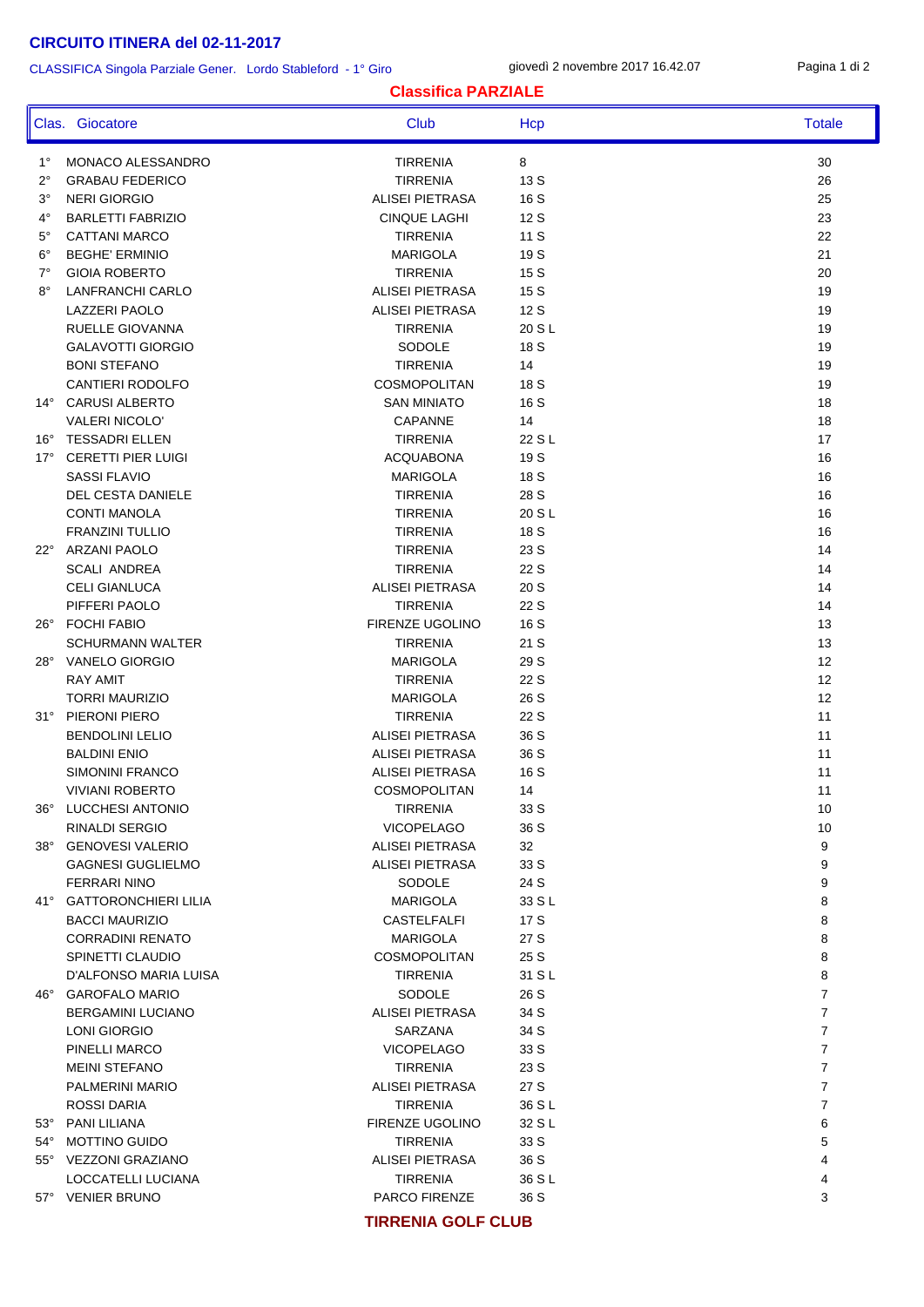CLASSIFICA Singola Parziale Gener. Lordo Stableford - 1° Giro

giovedì 2 novembre 2017 16.42.07 Pagina 2 di 2

| <b>Totale</b> |  |
|---------------|--|
| 3             |  |
| 2             |  |
|               |  |
| N.R.          |  |
| N.R.          |  |
| N.P.          |  |
|               |  |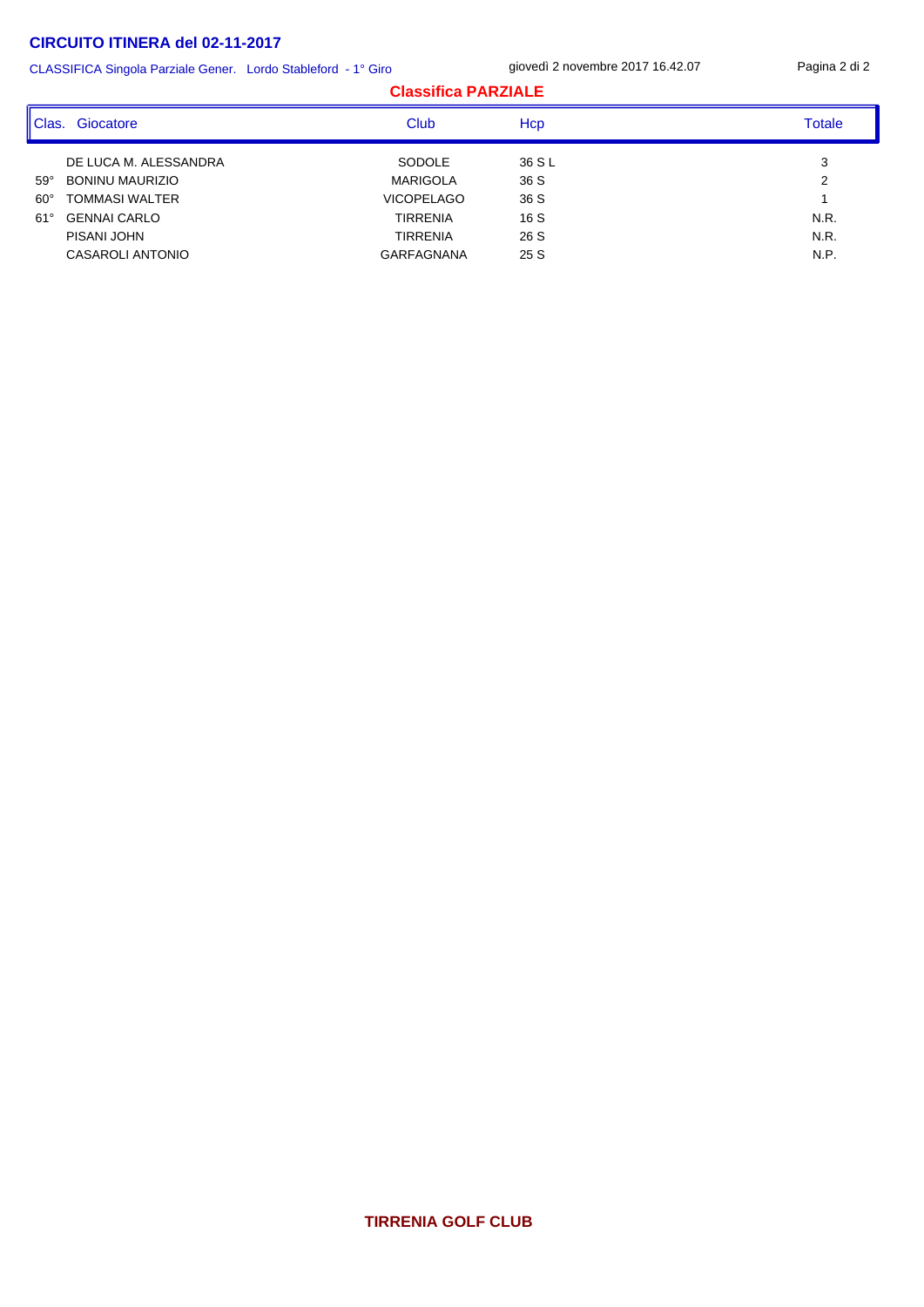CLASSIFICA Singola Parziale Gener. 1° Categoria Netto Stableford - 1° Giro

giovedì 2 novembre 2017 16.42.09 Pagina 1 di 1

|              | <u>ULAJJII IUA JIHYVIA FAIZIAIE UEHEI. F UAIEYVIIA TIEIIU JIAMEIVIU TT UIIV</u> |                            |      |               |  |
|--------------|---------------------------------------------------------------------------------|----------------------------|------|---------------|--|
|              |                                                                                 | <b>Classifica PARZIALE</b> |      |               |  |
|              | Clas. Giocatore                                                                 | Club                       |      | <b>Totale</b> |  |
| $1^{\circ}$  | <b>NERI GIORGIO</b>                                                             | <b>ALISEI PIETRASA</b>     | 16S  | 40            |  |
| $2^{\circ}$  | <b>GRABAU FEDERICO</b>                                                          | <b>TIRRENIA</b>            | 13S  | 39            |  |
| $3^{\circ}$  | MONACO ALESSANDRO                                                               | <b>TIRRENIA</b>            | 8    | 38            |  |
| $4^{\circ}$  | <b>GALAVOTTI GIORGIO</b>                                                        | <b>SODOLE</b>              | 18 S | 36            |  |
| $5^\circ$    | <b>GIOIA ROBERTO</b>                                                            | <b>TIRRENIA</b>            | 15 S | 35            |  |
| $6^{\circ}$  | <b>CARUSI ALBERTO</b>                                                           | <b>SAN MINIATO</b>         | 16 S | 34            |  |
|              | <b>BARLETTI FABRIZIO</b>                                                        | <b>CINQUE LAGHI</b>        | 12S  | 34            |  |
|              | <b>CANTIERI RODOLFO</b>                                                         | <b>COSMOPOLITAN</b>        | 18 S | 34            |  |
| $9^{\circ}$  | <b>LANFRANCHI CARLO</b>                                                         | <b>ALISEI PIETRASA</b>     | 15S  | 33            |  |
|              | <b>SASSI FLAVIO</b>                                                             | <b>MARIGOLA</b>            | 18 S | 33            |  |
|              | <b>BONI STEFANO</b>                                                             | <b>TIRRENIA</b>            | 14   | 33            |  |
|              | <b>FRANZINI TULLIO</b>                                                          | <b>TIRRENIA</b>            | 18 S | 33            |  |
| $13^\circ$   | <b>CATTANI MARCO</b>                                                            | <b>TIRRENIA</b>            | 11S  | 31            |  |
|              | <b>LAZZERI PAOLO</b>                                                            | <b>ALISEI PIETRASA</b>     | 12S  | 31            |  |
| $15^{\circ}$ | <b>VALERI NICOLO'</b>                                                           | <b>CAPANNE</b>             | 14   | 27            |  |
| $16^{\circ}$ | <b>FOCHI FABIO</b>                                                              | <b>FIRENZE UGOLINO</b>     | 16 S | 24            |  |
| $17^\circ$   | <b>BACCI MAURIZIO</b>                                                           | <b>CASTELFALFI</b>         | 17 S | 23            |  |
| $18^\circ$   | SIMONINI FRANCO                                                                 | ALISEI PIETRASA            | 16 S | 22            |  |
| $19^\circ$   | <b>VIVIANI ROBERTO</b>                                                          | <b>COSMOPOLITAN</b>        | 14   | 16            |  |
| $20^{\circ}$ | <b>GENNAI CARLO</b>                                                             | <b>TIRRENIA</b>            | 16 S | N.R.          |  |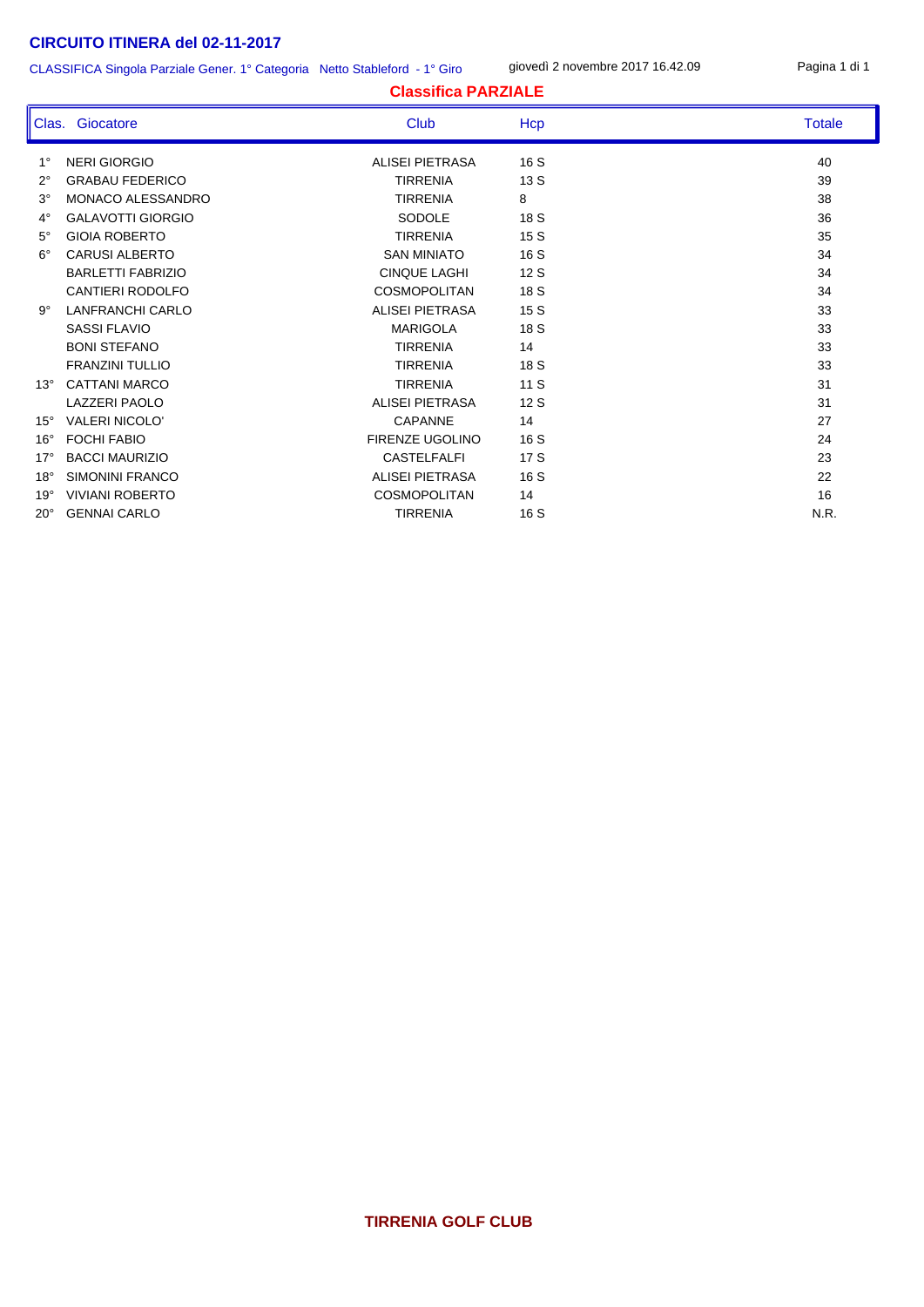#### CLASSIFICA Singola Parziale Gener. 2° Categoria Netto Stableford - 1° Giro

giovedì 2 novembre 2017 16.42.12 Pagina 1 di 1

|              | Clas. Giocatore             | Club                   | Hcp    | <b>Totale</b> |
|--------------|-----------------------------|------------------------|--------|---------------|
| $1^{\circ}$  | <b>BENDOLINI LELIO</b>      | <b>ALISEI PIETRASA</b> | 36 S   | 43            |
| $2^{\circ}$  | <b>BALDINI ENIO</b>         | <b>ALISEI PIETRASA</b> | 36 S   | 42            |
| $3^{\circ}$  | DEL CESTA DANIELE           | <b>TIRRENIA</b>        | 28 S   | 41            |
|              | LUCCHESI ANTONIO            | <b>TIRRENIA</b>        | 33 S   | 41            |
| $5^{\circ}$  | <b>RINALDI SERGIO</b>       | <b>VICOPELAGO</b>      | 36 S   | 40            |
| $6^{\circ}$  | <b>BEGHE' ERMINIO</b>       | <b>MARIGOLA</b>        | 19 S   | 39            |
|              | RUELLE GIOVANNA             | <b>TIRRENIA</b>        | 20 S L | 39            |
| 8°           | <b>BERGAMINI LUCIANO</b>    | ALISEI PIETRASA        | 34 S   | 38            |
|              | <b>GENOVESI VALERIO</b>     | ALISEI PIETRASA        | 32     | 38            |
|              | 10° VANELO GIORGIO          | <b>MARIGOLA</b>        | 29 S   | 37            |
|              | <b>GATTORONCHIERI LILIA</b> | <b>MARIGOLA</b>        | 33 S L | 37            |
|              | <b>TESSADRI ELLEN</b>       | <b>TIRRENIA</b>        | 22 S L | 37            |
|              | <b>TORRI MAURIZIO</b>       | <b>MARIGOLA</b>        | 26 S   | 37            |
|              | 14° PIFFERI PAOLO           | <b>TIRRENIA</b>        | 22 S   | 35            |
| $15^{\circ}$ | LONI GIORGIO                | SARZANA                | 34 S   | 34            |
|              | <b>ARZANI PAOLO</b>         | <b>TIRRENIA</b>        | 23 S   | 34            |
|              | <b>CONTI MANOLA</b>         | <b>TIRRENIA</b>        | 20 S L | 34            |
|              | D'ALFONSO MARIA LUISA       | <b>TIRRENIA</b>        | 31 S L | 34            |
|              | 19° LOCCATELLI LUCIANA      | <b>TIRRENIA</b>        | 36 S L | 33            |
|              | PANI LILIANA                | FIRENZE UGOLINO        | 32 S L | 33            |
| $21^{\circ}$ | <b>SCALI ANDREA</b>         | <b>TIRRENIA</b>        | 22 S   | 32            |
|              | <b>CELI GIANLUCA</b>        | ALISEI PIETRASA        | 20 S   | 32            |
|              | <b>GAGNESI GUGLIELMO</b>    | ALISEI PIETRASA        | 33 S   | 32            |
|              | <b>ROSSI DARIA</b>          | <b>TIRRENIA</b>        | 36 S L | 32            |
| $25^{\circ}$ | <b>CERETTI PIER LUIGI</b>   | <b>ACQUABONA</b>       | 19 S   | 31            |
|              | <b>RAY AMIT</b>             | <b>TIRRENIA</b>        | 22 S   | 31            |
|              | 27° PINELLI MARCO           | <b>VICOPELAGO</b>      | 33 S   | 30            |
|              | <b>SCHURMANN WALTER</b>     | <b>TIRRENIA</b>        | 21 S   | 30            |
| 29°          | SPINETTI CLAUDIO            | <b>COSMOPOLITAN</b>    | 25 S   | 29            |
| 30°          | PALMERINI MARIO             | ALISEI PIETRASA        | 27 S   | 28            |
|              | PIERONI PIERO               | <b>TIRRENIA</b>        | 22 S   | 28            |
|              | <b>FERRARI NINO</b>         | SODOLE                 | 24 S   | 28            |
|              | <b>MOTTINO GUIDO</b>        | <b>TIRRENIA</b>        | 33 S   | 28            |
| $34^\circ$   | <b>GAROFALO MARIO</b>       | SODOLE                 | 26 S   | 27            |
|              | DE LUCA M. ALESSANDRA       | <b>SODOLE</b>          | 36 S L | 27            |
| $36^\circ$   | <b>CORRADINI RENATO</b>     | <b>MARIGOLA</b>        | 27 S   | 26            |
|              | <b>MEINI STEFANO</b>        | <b>TIRRENIA</b>        | 23 S   | 26            |
| $38^\circ$   | <b>VEZZONI GRAZIANO</b>     | <b>ALISEI PIETRASA</b> | 36 S   | 23            |
| 39°          | <b>TOMMASI WALTER</b>       | <b>VICOPELAGO</b>      | 36 S   | 20            |
|              | <b>VENIER BRUNO</b>         | PARCO FIRENZE          | 36 S   | 20            |
| $41^{\circ}$ | <b>BONINU MAURIZIO</b>      | <b>MARIGOLA</b>        | 36 S   | 19            |
| $42^{\circ}$ | PISANI JOHN                 | <b>TIRRENIA</b>        | 26 S   | N.R.          |

**Classifica PARZIALE**

# **TIRRENIA GOLF CLUB**

CASAROLI ANTONIO CASAROLI ANTONIO CASAROLI ANTONIO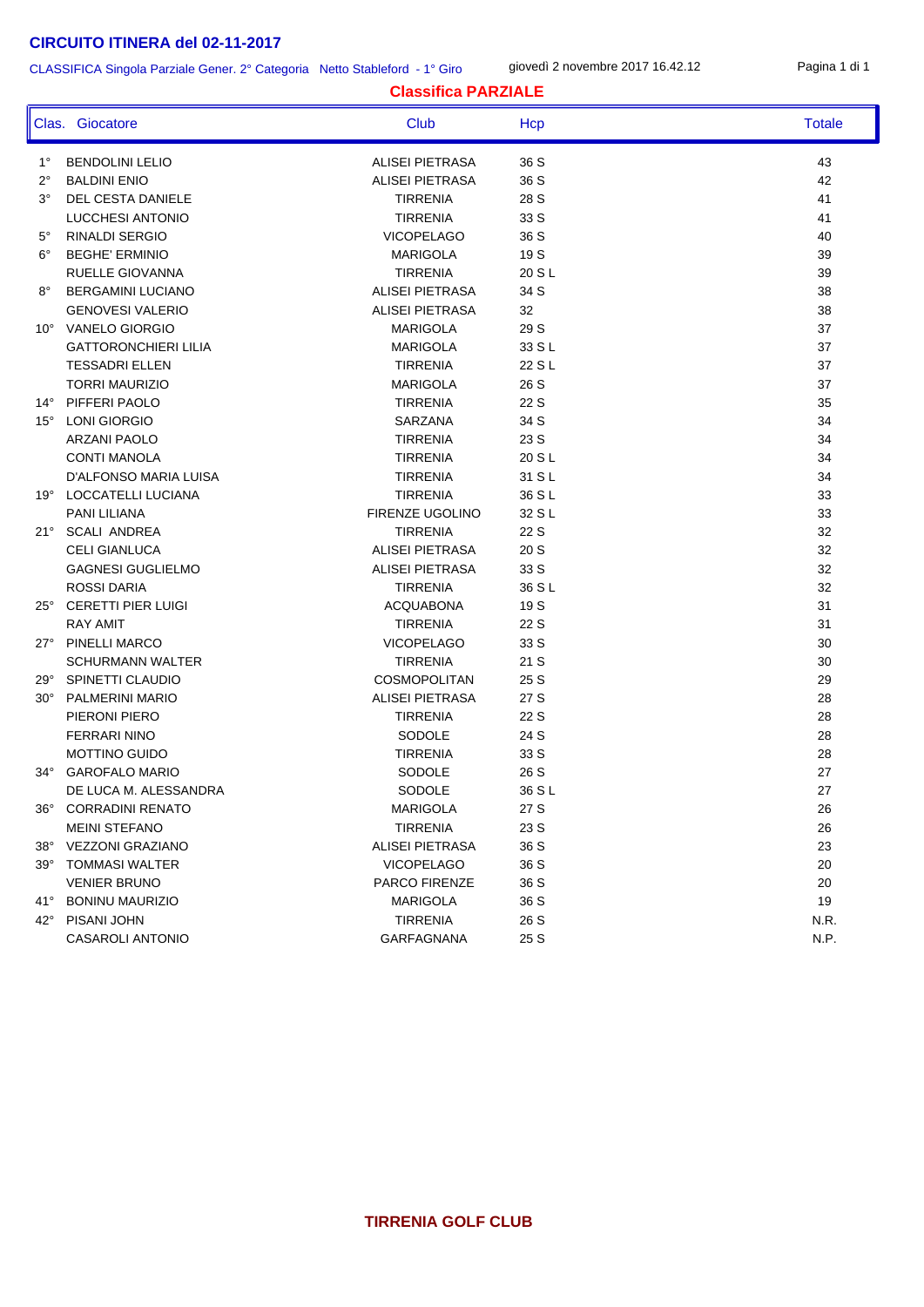# Variazioni handicap di: giovedì 2 novembre 2017 16.38.44

| Variazioni a seguito della gara: CIRCUITO ITINERA |  |
|---------------------------------------------------|--|
|---------------------------------------------------|--|

Pagina 1 di 2

| Tessera Giocatore | Da HCP Ega A HCP Ega Diff. |  |
|-------------------|----------------------------|--|
|                   |                            |  |

|             | <b>VALORI CBA</b> |                |                     |                           |                             |            |              |                        |            |              |      |              |              |            |
|-------------|-------------------|----------------|---------------------|---------------------------|-----------------------------|------------|--------------|------------------------|------------|--------------|------|--------------|--------------|------------|
| Giro        | N <sub>1</sub>    | N <sub>2</sub> | N3                  | $\mathsf{N}$              | Nbz1                        | Nbz1<br>-1 | Nbz1<br>$-2$ | Nbz2                   | Nbz2<br>-1 | Nbz2<br>$-2$ | Nbz3 | Nbz3<br>$-1$ | Nbz3<br>$-2$ | <b>CBA</b> |
| $\mathbf 1$ | $\mathbf 0$       | 6              | 23                  | 29                        | $\mathbf 0$                 | 0          | 0            | 3                      | 3          | 3            | 14   | 15           | 16           | $\pmb{0}$  |
|             |                   |                |                     |                           |                             |            |              | <b>ACQUABONA</b>       |            |              |      |              |              |            |
| 178365      |                   |                |                     | <b>CERETTI PIER LUIGI</b> |                             |            |              |                        |            |              | 15,9 |              | 16           | 0,1        |
|             |                   |                |                     |                           |                             |            |              | <b>ALISEI PIETRASA</b> |            |              |      |              |              |            |
| 256854      |                   |                | <b>BALDINI ENIO</b> |                           |                             |            |              |                        |            |              | 32,5 |              | 29           | (3,5)      |
| 206503      |                   |                |                     | <b>BENDOLINI LELIO</b>    |                             |            |              |                        |            |              | 30,1 |              | 26,6         | (3,5)      |
| 154015      |                   |                |                     |                           | <b>BERGAMINI LUCIANO</b>    |            |              |                        |            |              | 28,9 |              | 27,9         | (1,0)      |
| 22402       |                   |                |                     | <b>CELI GIANLUCA</b>      |                             |            |              |                        |            |              | 16,7 |              | 16,8         | 0,1        |
| 223733      |                   |                |                     | <b>GENOVESI VALERIO</b>   |                             |            |              |                        |            |              | 26,9 |              | 26           | (0, 9)     |
| 31252       |                   |                |                     | <b>LAZZERI PAOLO</b>      |                             |            |              |                        |            |              | 10,2 |              | 10,3         | 0,1        |
| 209767      |                   |                | <b>NERI GIORGIO</b> |                           |                             |            |              |                        |            |              | 13,3 |              | 12,1         | (1,2)      |
| 106332      |                   |                |                     | <b>SIMONINI FRANCO</b>    |                             |            |              |                        |            |              | 13,3 |              | 13,4         | 0,1        |
| 255181      |                   |                |                     | <b>VEZZONI GRAZIANO</b>   |                             |            |              |                        |            |              | 53   |              | 48           | (5, 0)     |
|             |                   |                |                     |                           |                             |            |              | <b>CAPANNE</b>         |            |              |      |              |              |            |
| 227868      |                   |                |                     | <b>VALERI NICOLO'</b>     |                             |            |              |                        |            |              | 11,5 |              | 11,6         | 0,1        |
|             |                   |                |                     |                           |                             |            |              | <b>CASTELFALFI</b>     |            |              |      |              |              |            |
| 94782       |                   |                |                     | <b>BACCI MAURIZIO</b>     |                             |            |              |                        |            |              | 14,3 |              | 14,4         | 0,1        |
|             |                   |                |                     |                           |                             |            |              | <b>COSMOPOLITAN</b>    |            |              |      |              |              |            |
| 211981      |                   |                |                     | <b>VIVIANI ROBERTO</b>    |                             |            |              |                        |            |              | 11,2 |              | 11,3         | 0,1        |
|             |                   |                |                     |                           |                             |            |              | <b>FIRENZE UGOLINO</b> |            |              |      |              |              |            |
| 162950      |                   |                | <b>FOCHI FABIO</b>  |                           |                             |            |              |                        |            |              | 12,9 |              | 13           | 0,1        |
|             |                   |                |                     |                           |                             |            |              | <b>MARIGOLA</b>        |            |              |      |              |              |            |
| 169999      |                   |                |                     | <b>BEGHE' ERMINIO</b>     |                             |            |              |                        |            |              | 16,2 |              | 15,3         | (0, 9)     |
| 65068       |                   |                |                     |                           | <b>GATTORONCHIERI LILIA</b> |            |              |                        |            |              | 24,2 |              | 23,8         | (0,4)      |
| 232712      |                   |                |                     | <b>TORRI MAURIZIO</b>     |                             |            |              |                        |            |              | 21,6 |              | 21,2         | (0,4)      |
| 76735       |                   |                |                     | <b>VANELO GIORGIO</b>     |                             |            |              |                        |            |              | 24,3 |              | 23,9         | (0, 4)     |